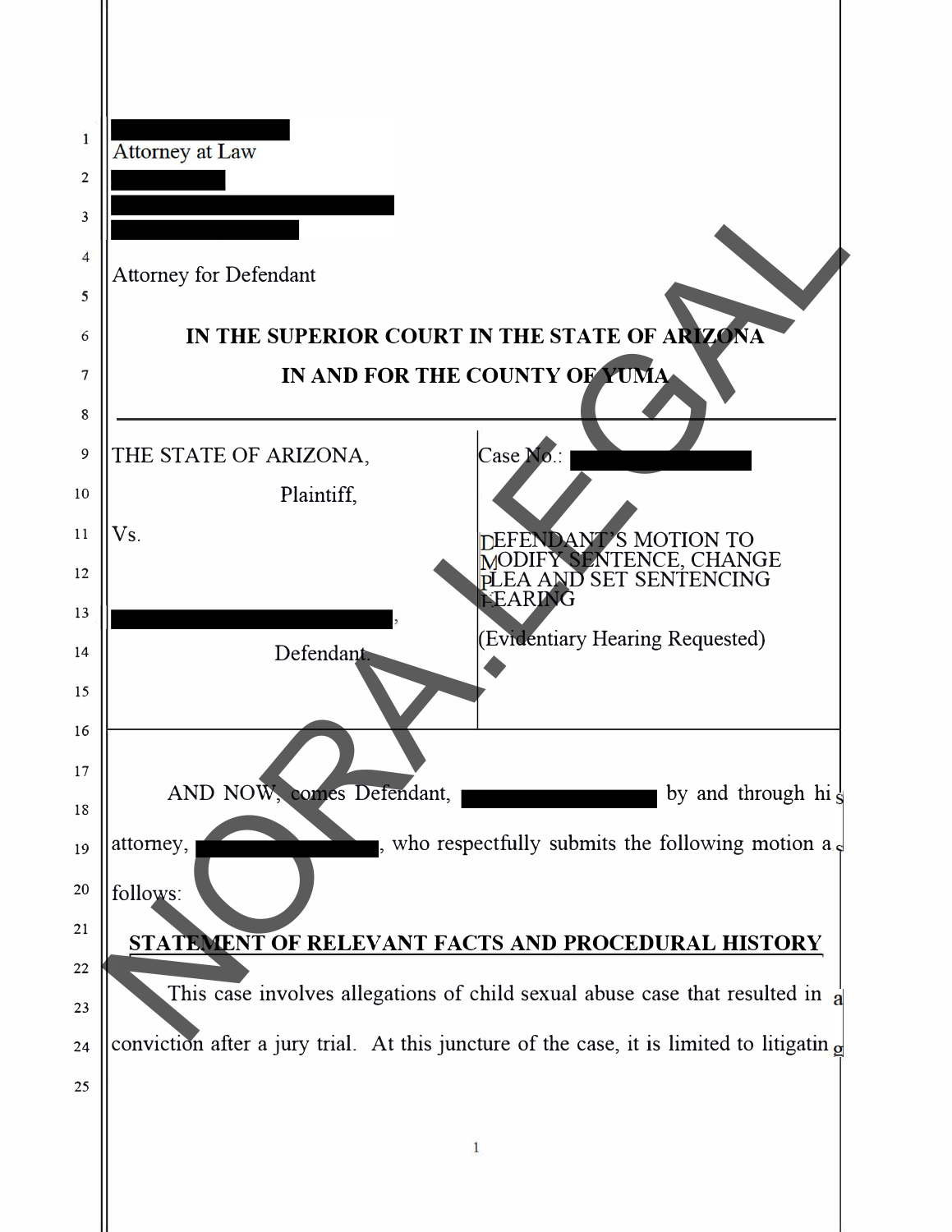the final claim, which is ineffective assistance of counsel against trial counsel for failing to explain the plea offers extended by the State to the client.

1

2

3 4 5 6 7 8 9 10 11 12 13 14 15 16 17 18 19 20 21 22 23 24 25 Trial counsel was appointed on **Exercise**. See Affidavit of **annexed hereto** as Exhibit 1. Attorney was terminated from the indigent legal services contract more than one year before trial. See Memorandum from dated annexed hereto as Exhibit 2. It is unknown why Attorney remained on this case. On state of the prosecutor offered a plea agreement whereby Mr. was to plead guilty to attempted child molestation and attempted sexual conduct with a minor. He would be sentenced to a term of imprisonment between 5 and 15 years for attempted child molestation and to lifetime probation for attempted sexual conduct. The continuous sexual abuse charge would be dismissed. See **plea offer from Attorney** annexed hereto as Exhibit 3. Attorney Exhibit 1. Mr. states in his Declaration that he was never advised about the first plea offer made. See Declaration of **annual contract annual contract in the exhibit** 4. On **On** , the prosecutor offered a second plea agreement whereby Mr. would plead guilty to one count of attempted molestation of a child, occurring during the months of  $\blacksquare$ . See  $\blacksquare$ , Trial counsel was appointed on **a** annexed hereto as Exhibit 1. Attorney<br>
annexed hereto as Exhibit 1. Attorney<br>
was terminated from the indigent legal services contract more that one yesterdore<br>
trad. See Memorandum from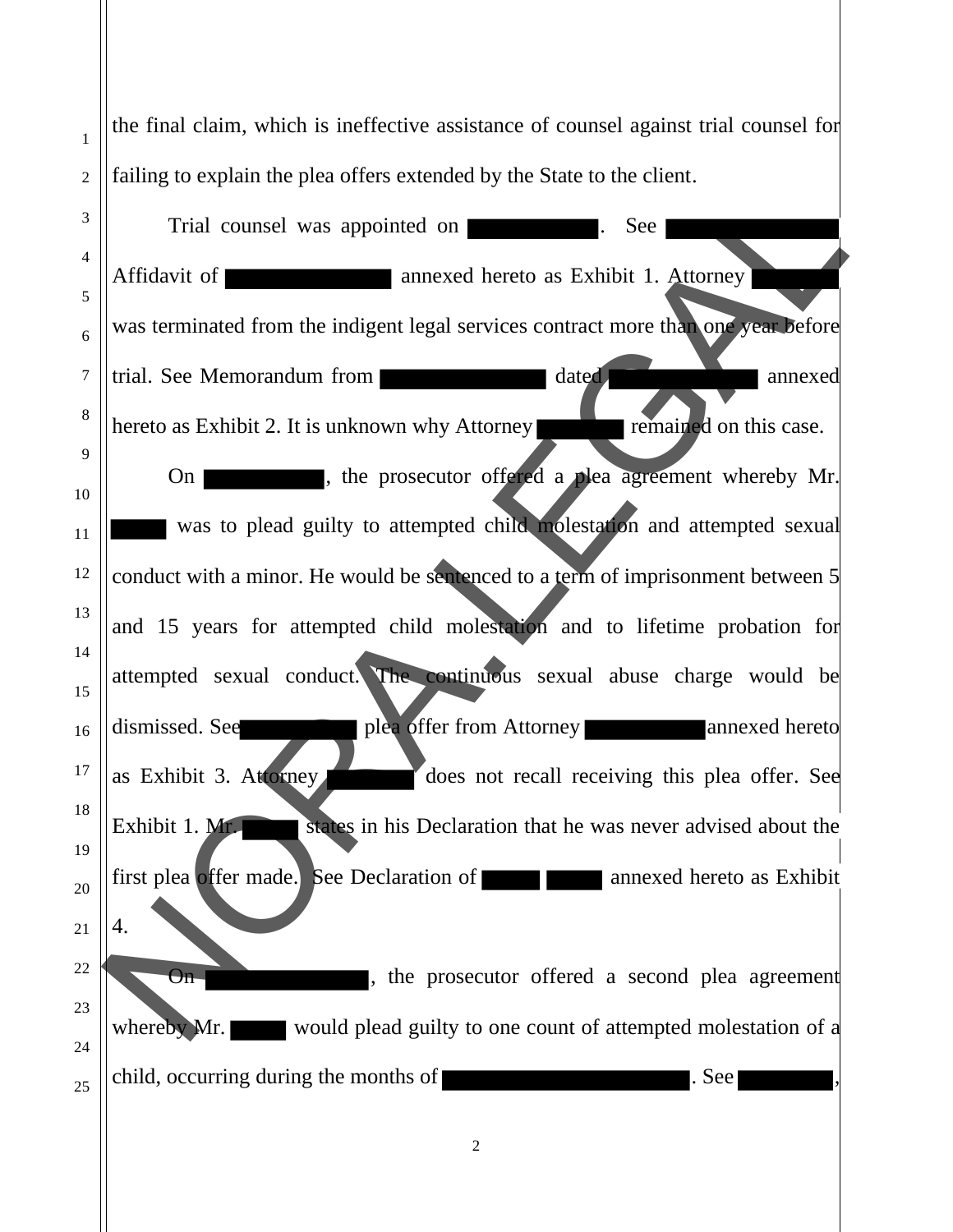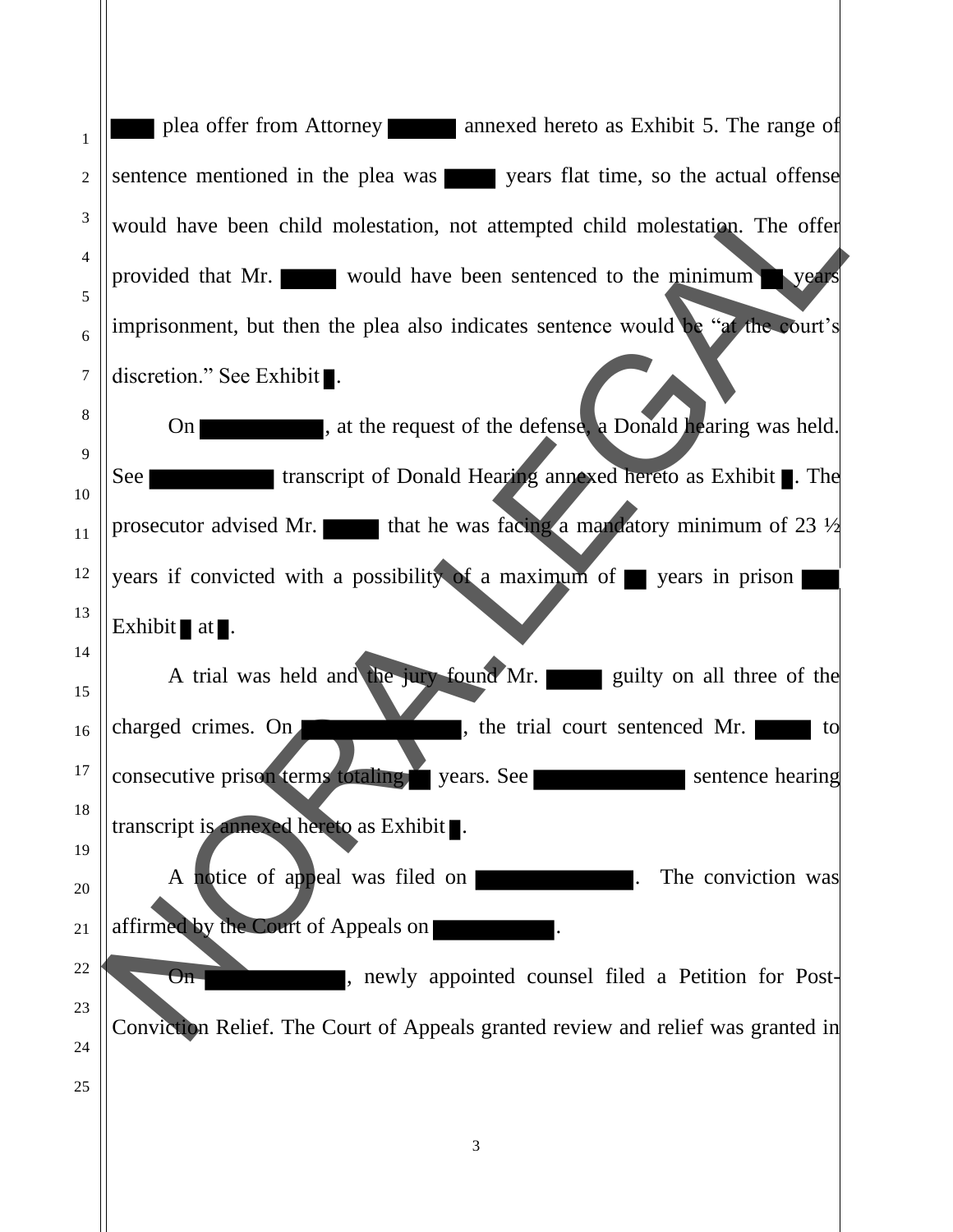part and denied in part. The matter was remanded on the claim of ineffective assistance of counsel pertaining to the plea offers.

1

2

3

4

5

6

7

8

9

10

11

12

13

14

15

16

17

18

19

20

21

22

23

24

25

An Evidentiary Hearing was scheduled for **Example 2014** Petitioner asked for a continuance and was given a new date **the substantial associate**. The reason for the continuance was that the parties were negotiating a settlement of the case. In order to finally resolve this case, the State has offered a new plea agreement and the Petitioner has agreed to accept the new plea agreement. See plea agreement annexed hereto as Exhibit . The parties are not asking to disturb the jury's conviction. The new plea agreement honors the jury's verdict that Mr. is guilty on three counts. The new plea agreement provides that Mr. plead guilty to Count One, molestation of a child, Count Two, sexual conduct with a minor and Amended Count Three, attempted molestation of a child. See Exhibit  $\blacksquare$ . The only difference in the new plea agreement, is that Count Three was amended from continuous sexual abuse to attempted molestation of a child. Mr. would be sentenced to the presumptive term of imprisonment of vears on Count One. Mr. sentenced to the presumptive term of imprisonment of 1 year on Count Two. The sentences are to be consecutive. Following the imprisonment on Counts One and Two, Mr. would be placed on lifetime probation on Amended Count Three. PCR Counsel has discussed the plea with the client at length . [**Insert area**An Evidentiary Hearing was scheduled for<br>asked for a continuance and was given a new date<br>for the continuance was that the parties were negotiating a settlement, the tensor<br>for the continuance was that the parties were neg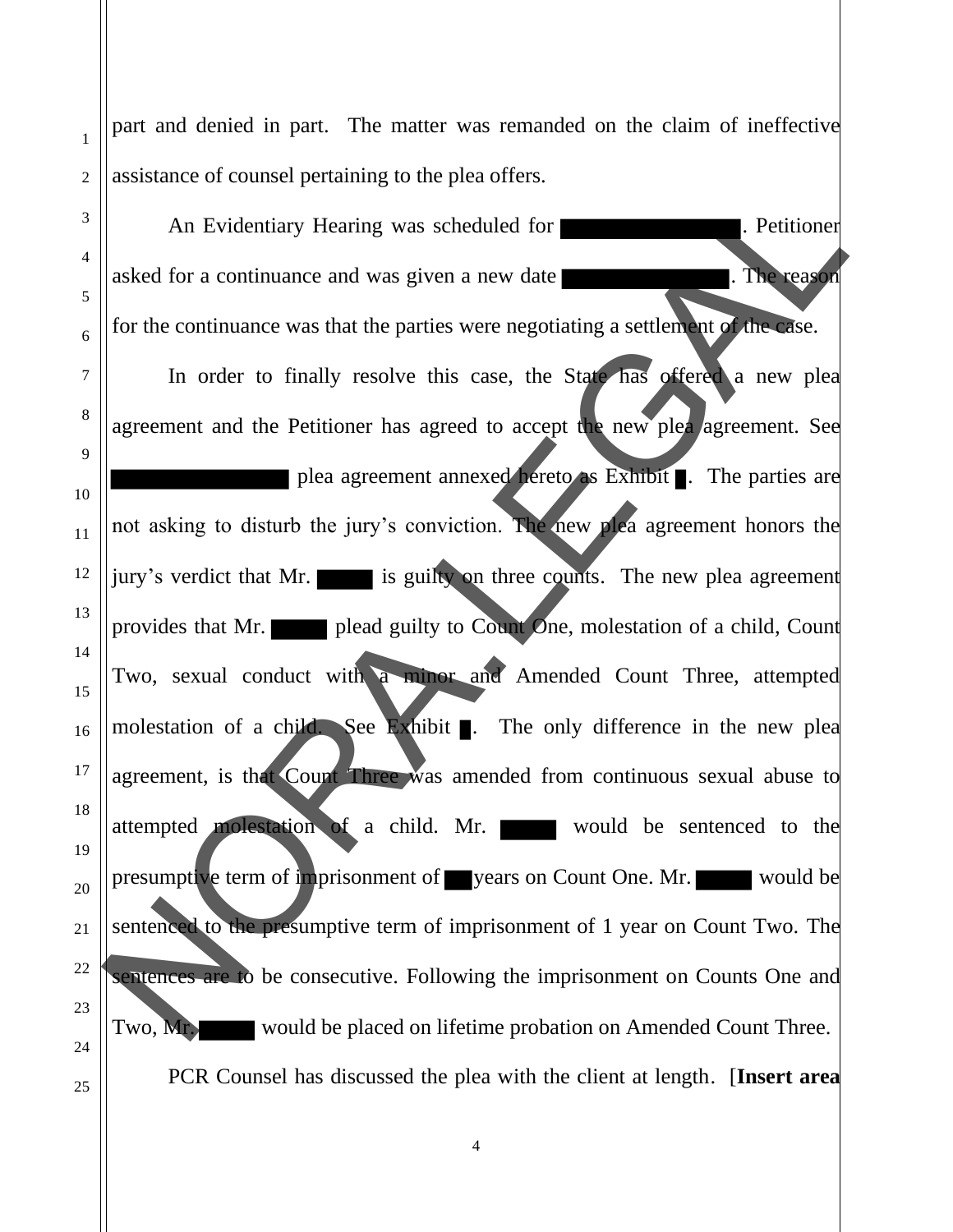1 2 3 4 5 6 7 8 9 10 11 12 13 14 15 16 17 18 19 20 21 22 23 24 25 **to fill in the dates/times and written documentation reviewed with the Petitioner**] **ARGUMENT I. THIS COURT SHOULD FIND INEFFECTIVE ASSISTANCE COUNSEL AND AGREE TO ACCEPT DEFENDAN NEGOTIATED PLEA AND THEREAFTER SENTENCE ACCORDINGLY** This Honorable Court should find that Mr. did not receive effective assistance of counsel pertaining to the plea agreements offered prior to trial and it should agree to accept Defendant's new plea agreement and sentence him accordingly. Mr. did not receive effective assistance of counsel, in violation of the Sixth Amendment and Article 2, Section 24 of the Arizona Constitution. Thus, his conviction violated both the Federal and the State Constitutions. Effective assistance of counsel is measured under the standard set forth in *Strickland v. Washington* 466 U.S. 668 (1984); *see also State v. Nash*, 143 Ariz. 392, 397, 694 P.2d 222, 227 (1985) (adopting the *Strickland* test for determining effective assistance). To prevail under that standard, the defendant must show that counsel's performance fell below an objective standard of reasonableness and that the deficient performance prejudiced the defense. *Strickland*, 466 U.S. at 687-88. To ascertain prejudice, the defendant must show that there is a reasonable probability that but for counsel's unprofessional errors, the result of the proceeding ARCUMENT<br>
1. THIS COURT SHOULD FIND INFFECTIVE ASSISTANCE<br>
COUNSEL AND AGREE TO ACCEPT OPERNDANTS<br>
NEGOTIATED PLEA AND THEREAFTER<br>
ACCORDINGLY<br>
This Honorable Court should find that Mr.<br>
assistance of counsel pertaining to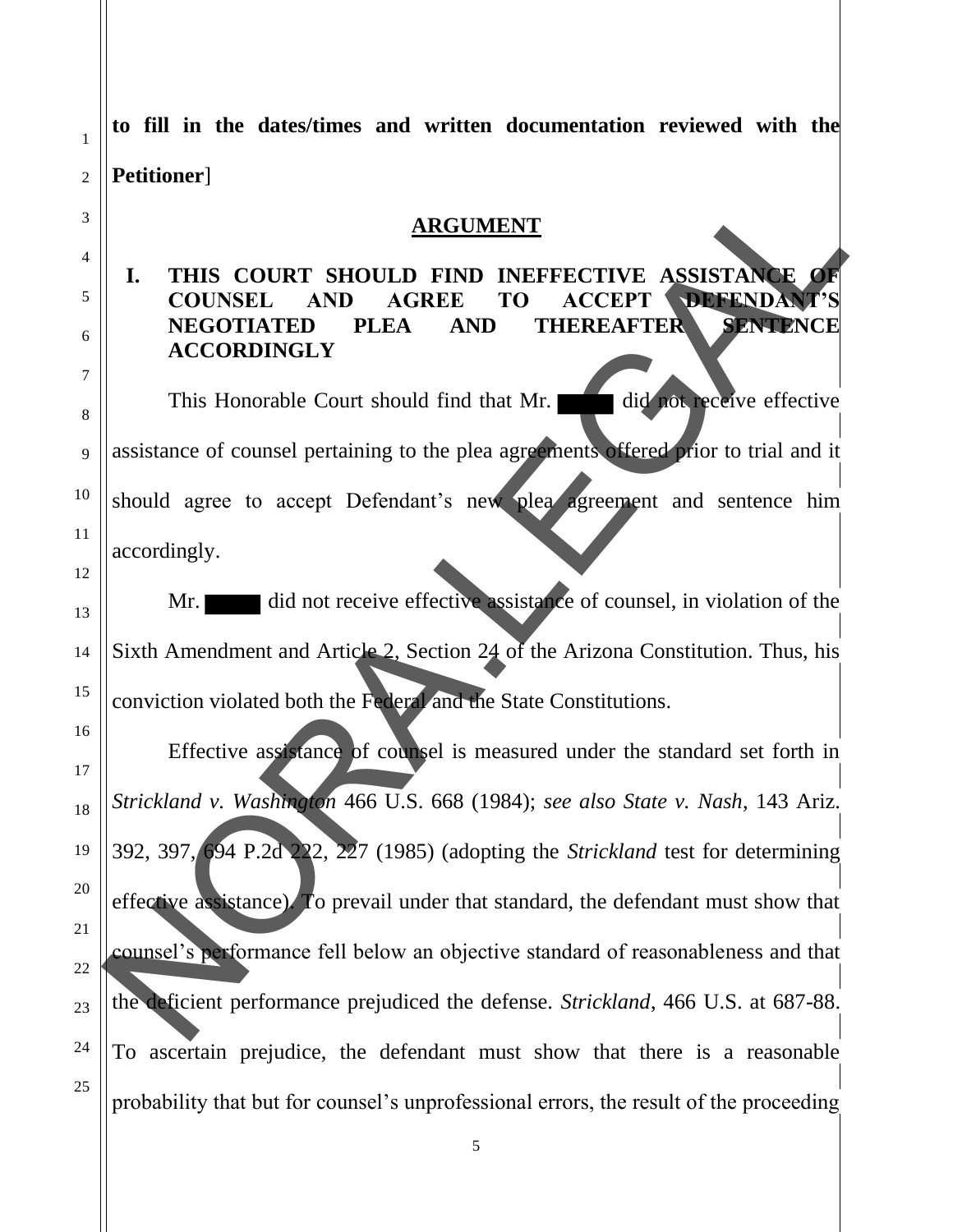would have been different. A reasonable probability is a probability sufficient to undermine confidence in the outcome. *Strickland*, 466 U.S. at 694. The court must assess the cumulative impact of trial counsel's errors on the defendant's constitutional rights. *Alcala v. Woodford*, 334 F.3d 862, 893 (9<sup>th</sup> Cir. 2003). Both prong of the *Strickland* test have to be satisfied. *State v. Bennett*, 213 Ariz. 562, 567, 146 P.3d 63, 68 (2006). Defendant bears the burden of proving his claims for post-conviction relief by a preponderance of the evidence. *State v. Berryman*, 178 Ariz. 617, 620, 875 P.2d 850, 853 (Ct. App. 1994).

It is beyond dispute that a defendant's decision whether to plead guilty or proceed to trial is a critical stage in a criminal proceeding for which he is constitutionally entitled to the effective assistance of counsel. *Hill v. Lockhart*, 474 U.S. 52, 56 (1985); *State v. Anderson*, 147 Ariz. 346, 350, 710 P.2d 456, 460 (1985). Further, the right to effective assistance of counsel extends to the decision to reject a plea offer, even if the defendant subsequently receives a fair trial. *State v. Donald*, 198 Ariz. 406, 411, 10 P.3d 1193, 1198 (App. 2000). Alternative impact of trial counsel's errors on the defendant's<br>
constitutional rights. Alcala v. Woodford, 334 F.3d 862, 893 (9<sup>th</sup> Cir. 2000)<br>
Prong of the *Strickland* test have to be satisfied. *State v. Benna* Propos

Years after *Donald* was decided, the United States Supreme Court held that a defendant's Sixth Amendment right to counsel extends to the plea-bargaining process and that during plea negotiations, defendants are entitled to the effective assistance of competent counsel. *Lafler v. Cooper*, \_\_ U.S. \_\_, 132 S.Ct 1376 (2012). Further and again, according to the Court, the right to effective assistance

1

2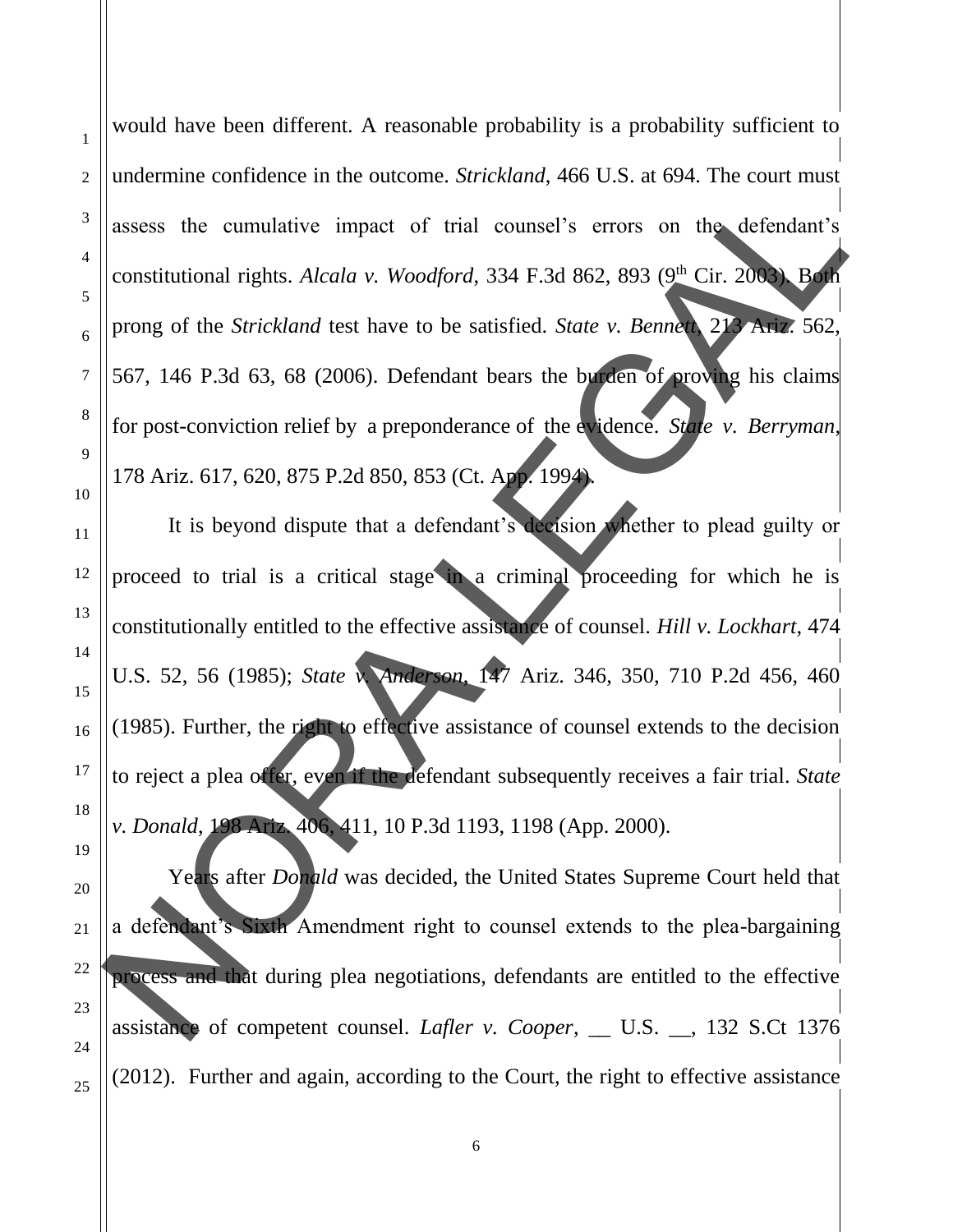extends to the decision to reject a plea offer, even if the defendant subsequently receives a fair trial.

## **A. Trial Counsel Failed to Properly Advise on the Plea Agreement Offers Made by the State**

The first plea offer made on was never presented to Defendant. See Exhibits  $\blacksquare$  and  $\blacksquare$ . In said plea, the prosecutor offered a plea agreement whereby Mr. was to plead guilty to attempted child molestation and attempted sexual conduct with a minor. He would be sentenced to a term of imprisonment between 5 and 15 years for attempted child molestation and to lifetime probation for attempted sexual conduct. The continuous sexual abuse charge would be dismissed. See Exhibit . Attorney does not recall receiving this plea offer and Defendant never saw it either. See Exhibits On **the prosecution** offerred a second plea agreement whereby Mr. would plead guilty to one count of attempted molestation of a child, occurring during the months of **Executive Section** . See plea offer from Attorney annexed hereto as Exhibit . The range of sentence mentioned in the plea was 10-24 years flat time, so the actual offense would have been child molestation, not attempted child molestation. The offer provided that Mr. would have been sentenced to the minimum 10 years imprisonment, but then the plea also indicates sentence would be "at the court's discretion." See Exhibit . A ten-year sentence was an incredibly good offer for A. Trial Counsel Failed to Properly Advise on the Plea Agreement<br>
Offers Made by the State<br>
The first plea offer made on<br>
See Exhibits and I. In said plea, the prosecutor offered a plea age when where by<br>
See Exhibits and

1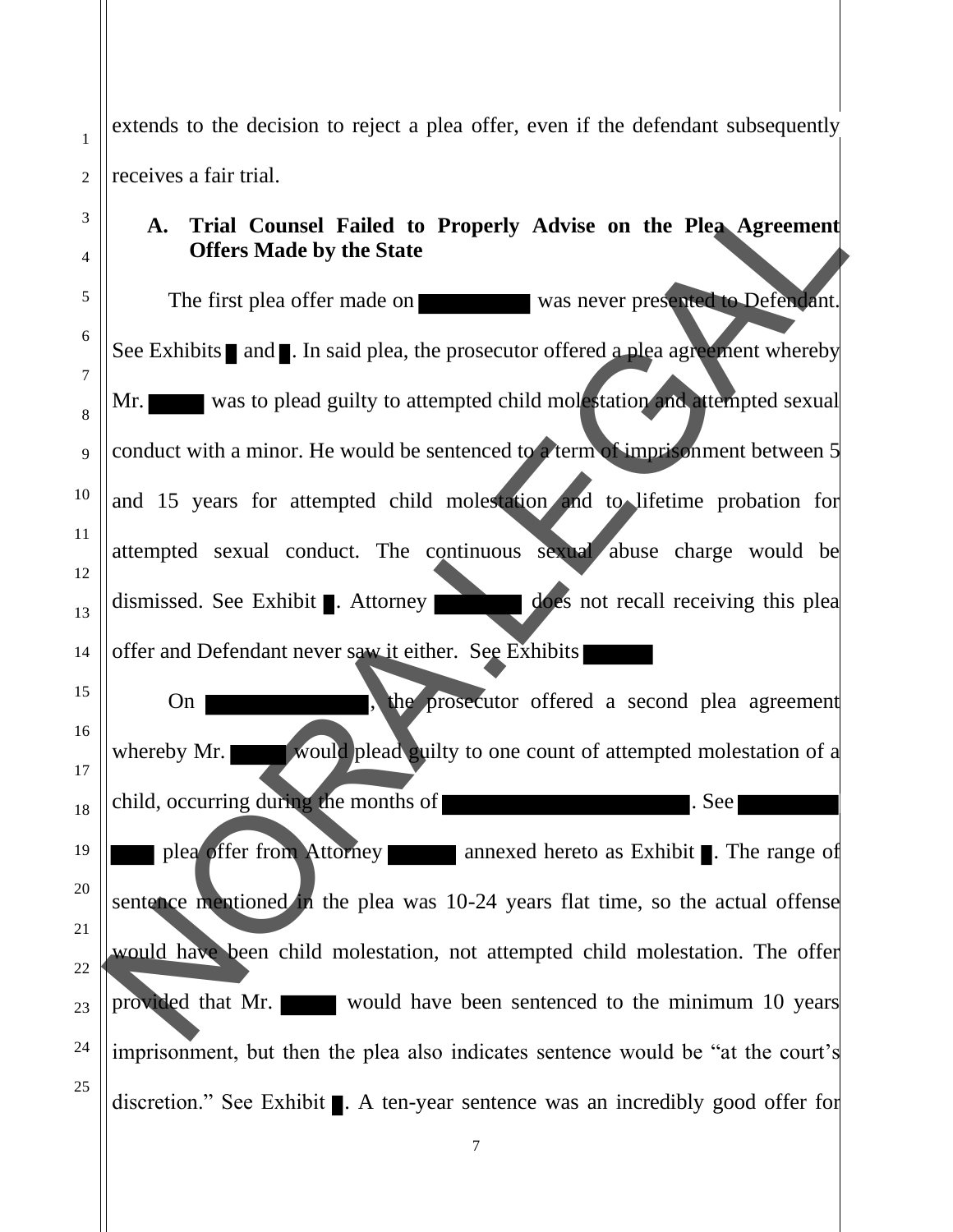1 2 3 4 5 6 7 8 9 10 11 12 13 14 15 16 17 18 19 20 21 22 23 24 25 Defendant. Mr. was incarcerated on **Network** . As it stands, Mr. still has more than vears to go. His release date is Mr. **Figure 1** failed to receive effective assistance of counsel with respect to these plea offers. His decision whether to plead guilty or proceed to trial was a critical stage in this criminal proceeding for which he was constitutionally entitled to the effective assistance of counsel. *See Lafler v. Cooper*, \_\_ U.S. \_\_, 132 S.Ct 1376 (2012); *Hill v. Lockhart*, 474 U.S. 52, 56 (1985); *State v. Anderson*, 147 Ariz. 346, 350, 710 P.2d 456, 460 (1985); *State v. Donald*, 198 Ariz. 406, 411, 10 P.3d 1193, 1198 (App. 2000). Mr. states in his Declaration that he was never advised about the first plea offer made. *See* Exhibit . Attorney **admits in his Affidavit that he** does not remember seeing it. *See* Exhibit . However, newly appointed counsel found a copy of the plea agreement offer in Attorney **file.** *See* Exhibit . Mr. declared that Attorney advised him that Mr. win his case. *Id.* Given such inappropriate advice, Mr. was left without proper legal guidance in considering the plea agreement offers made. Attorney failure to inform his client about the details of the plea offer and to discuss the relative merits of the offer compared to the client's chances at trial fell below the standard of reasonable care. *See Donald*, 198 Ariz. At 411, 10 P.3d at 1198 ("To ensure that a defendant is adequately advised , 'defense counselMr. Said to receive effective assistance of counsel with respect to<br>these plea offers. His decision whether to plead guilty or proceed to the was considered<br>critical stage in this criminal proceeding for which he was consi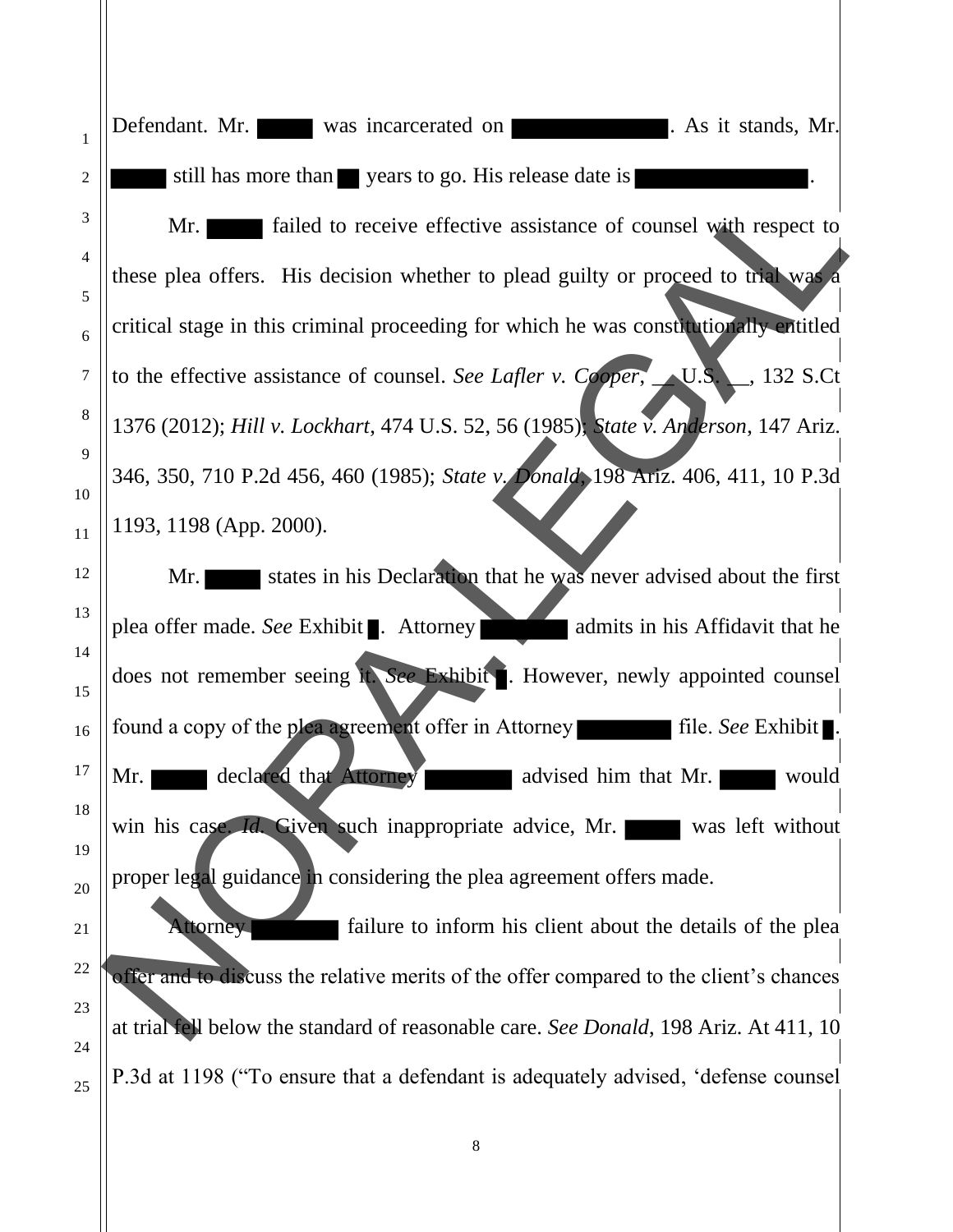has the duty to communicate not only the terms of a plea bargain offer, bit also the  $\vert$ 2 || relative merits of the offer compared to the defendant's chances at trial  $\cdots$ ) (quoting  $\overline{\phantom{a}}$ <sup>3</sup> Commonwealth v. *Napper*, 385 A.2d 521, 524 (Pa. 1978)). It also caused prejudice, as Mr.  $\blacksquare$  was forced to go to trial and receive a sentence of  $\blacksquare$  years after  $\frac{6}{6}$  conviction, whereas he could have received as little as years had he accepted the  $\frac{7}{7}$  ||first plea offer.

 $\mathbb{R}$  To show prejudice when a plea offer lapses, the defendant must demonstrate <sup>9</sup>I a reasonable probability that the end result would have been more favorable by I <sup>10</sup>  $_{11}$  ||reason of a plea to a lesser charge or a sentence of less prison time. *See Missouri v*.  $\mathbf{I}$ <sup>12</sup> *Frye*, U.S. 32 S.Ct. 1399, 1404-05 (2012) (holding that prejudice results  $\frac{13}{13}$  where the conviction or sentence or both would have been less severe under the <sup>14</sup>I lapsed plea than under the judgment and sentence that were in fact imposed). It is  $_{16}$  clear that Mr.  $17$  the plea offers would have been significantly more favorable. Commonwealth v. Napper, 385 A.2d 521, 524 (Pa. 1978)). It also caused prejudice<br>as Mr. was forced to go to trial and receive a sentence of some approaches<br>conviction, whereas he could have received as little as **S** years t

## **B. Trial Counsel Demonstrated He Failed to Understand the Sentencin Guidelines that Applied to this Case Sentencing Hearing**

At the Sentencing Hearing, trial counsel effectively demonstrated that  $h_{\alpha}$ never understood the sentencing guideline and thus could never have properly  $_{23}$  advised the Petitioner on the risks and rewards of plea versus trial. Trial counsel <sup>24</sup>  $\parallel$  suggested on page  $\parallel$  of the Sentencing transcript that the judge give the defendant a concurrent sentence. This was not possible per statute and case law. *See* A.R.S. §

Ï

 $\boldsymbol{\Lambda}$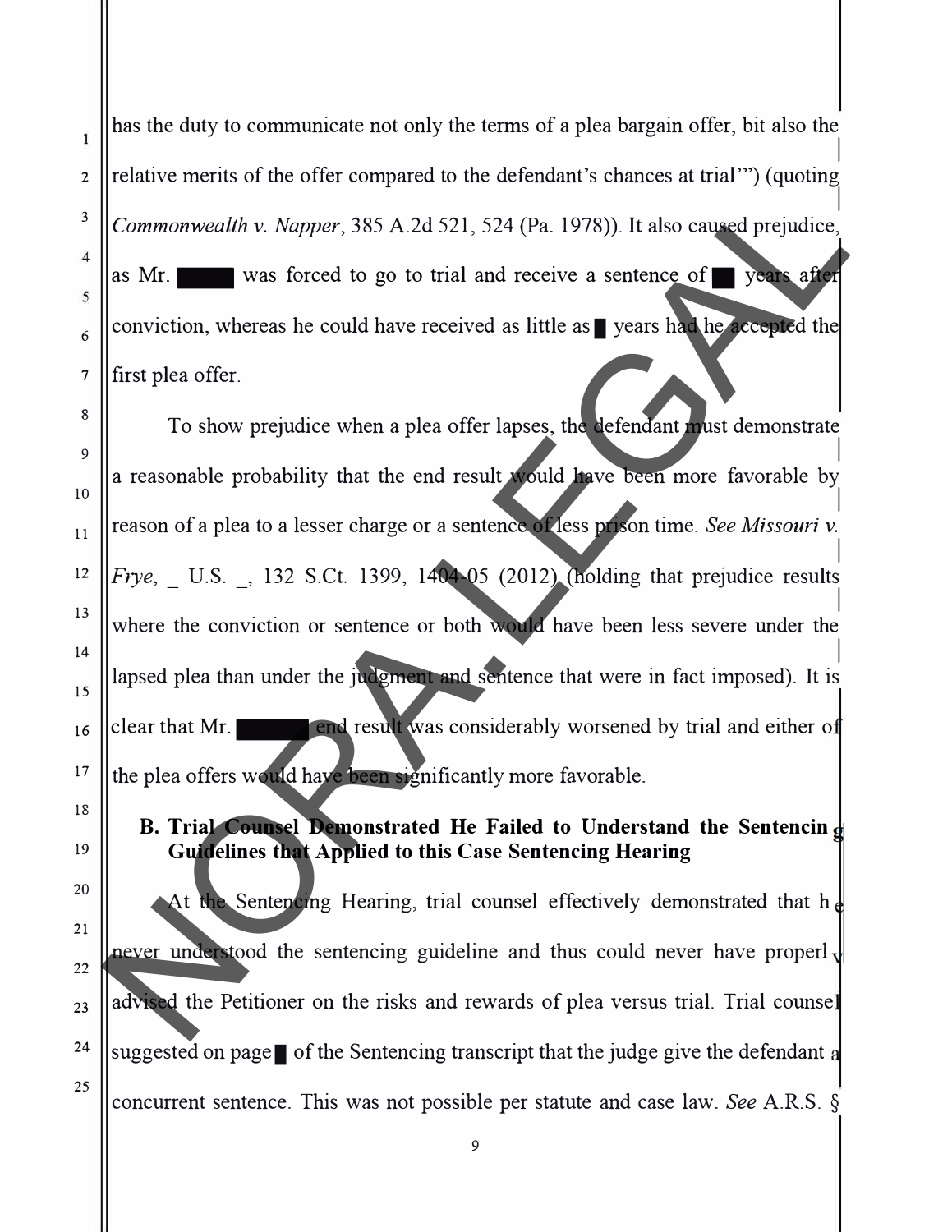1 13- 604.01(K) and *State v. Tsinnijinnie*, 206 Ariz. 477, 479, 80 P.3d 284, 286 (Ct. App. 2003) (If a defendant is convicted of any "other" dangerous crime against children, the sentence for each such offense must be served consecutively to any other sentence imposed). Further proof that TC didn't explain the consequences properly was in the Presentence report where Defendant was explaining to the author of the report that

as soon as the judge heard his witness that he would be exonerated and his further explaining where he was going to live when he is released from custody.

## **C. The Donald Hearing was Constitutionally Deficient**

Attorney was clearly not prepared for the Donald hearing and he needed to have been ready because this was the critical moment when the client was supposed to have decided whether he would take or reject the plea. The court properly requested that facts be placed on the record about the odds or chances of Defendant being convicted. See Donald Hearing transcript Exhibit at pages 3-4. Attorney responded that he was not prepared to respond to the court's request on that point. *Id.* at pg.  $\blacksquare$ . If trial counsel cannot advise him of the risks and rewards of trial versus plea, it is a violation of the client's constitutional rights. The State only explained the presumptive on the one-year charge and not the minimum and maximum. *Id.* at pg.  $\blacksquare$ . The court asked Defendant if he had any Contract the sentence for each such offense must be served consequences of the sentence imposed).<br>
Turther proof that TC didn't explain the consequences property was in the<br>
Presentence report where Defendant was explainin

questions. *Id.* at pg.  $\blacksquare$ . However, Mr. is not asked if he understands what is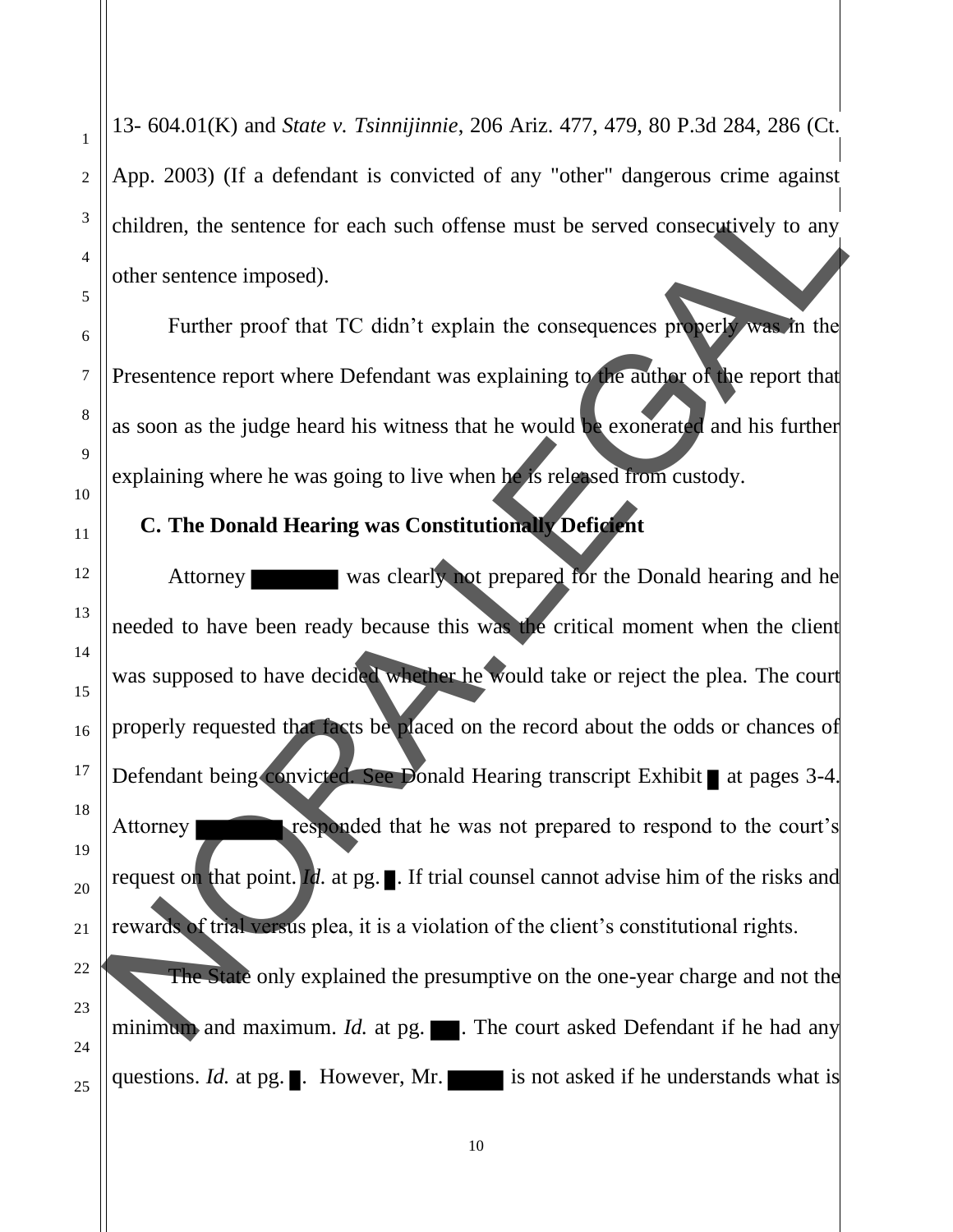25

1

2

being stated at the Donald Hearing. The State did not mention if or when the offer would be withdrawn if he did not accept the offer. Mr. accepted or rejected the plea offer. In fact, Mr. did not indicate either way that he would accept or reject the plea offer.

The Donald Hearing was supposed to be a significant turning point for Mr. in his case. He was to either take a plea offer or proceed to trial. It is unclear from the record, whether Mr. had any understanding of what was happening in his case. Attorney wholly lacked preparedness and understanding of the case. Attorney **failed** in his obligation to make a proper record for his client to understand and properly weigh the risks and consequences of going to trial.

## **D. Trial Counsel Missed Significant Evidence**

Arguably the single most important piece of evidence in a case like this is the forensic interview of the child that started the case. Attorney even noticed that it was not disclosed. The first post-conviction relief attorney requested the forensic interview for the first time. It was produced to her and it was determined that the audio didn't work. The second post-conviction relief attorney assigned (this undersigned attorney) requested it again. The first time it was actual watched and heard by the defense was State of the solution of the season of the season of the season of the season of the season of the season of the season of the season of the season of the season of the season of the season of the season of the season of t , more than years after the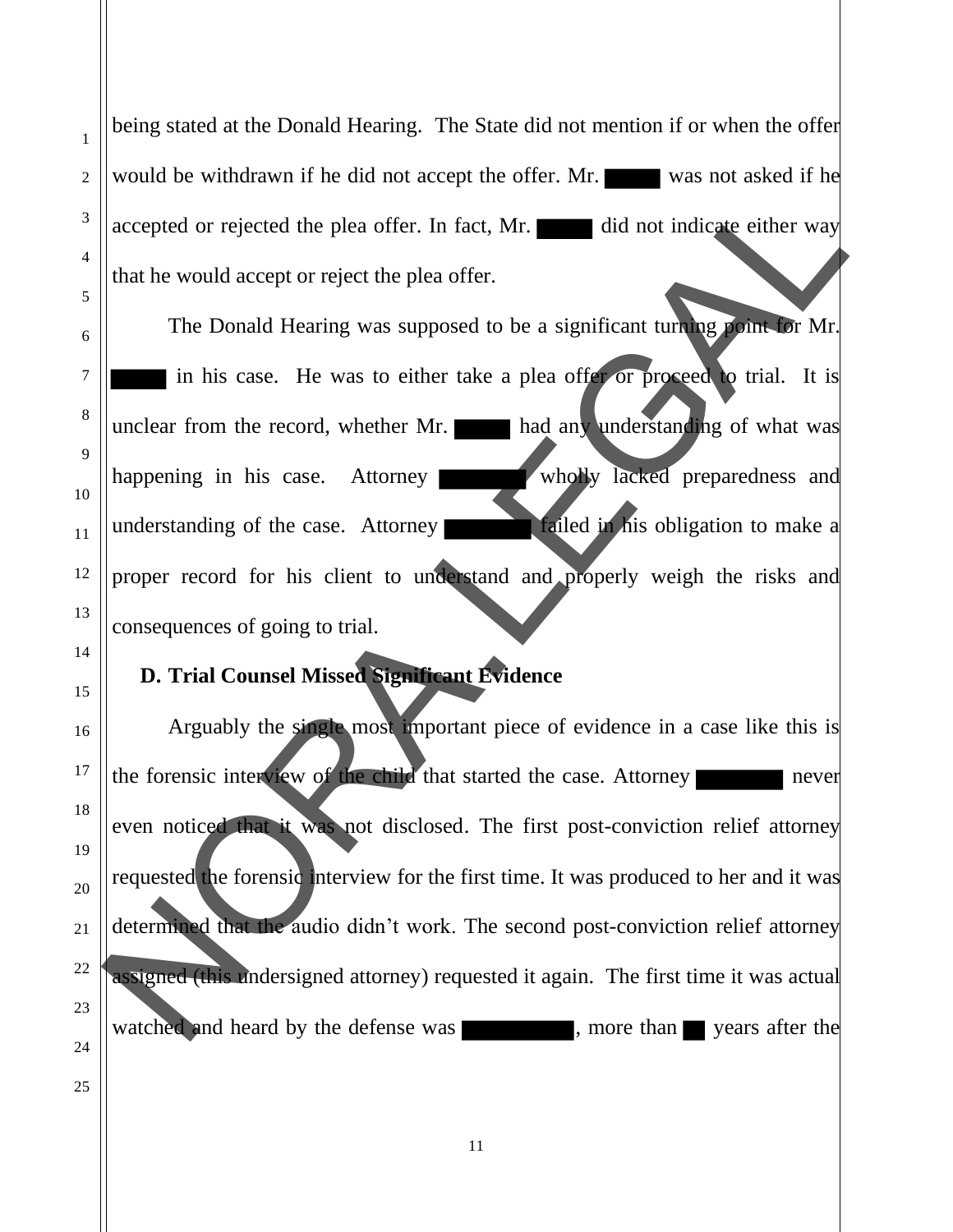| 1        | recording was made in <b>All Properties</b> . See Certification of production of video dated |
|----------|----------------------------------------------------------------------------------------------|
| 2        | annexed hereto as Exhibit $\blacksquare$ .                                                   |
| 3        | <b>E. Trial Counsel was Unprepared</b>                                                       |
| 4        | did not prepare a defense for Mr.<br>Attorney<br>case and                                    |
| 5<br>6   | without preparation over those years, he could not have properly and appropriately           |
| $\tau$   | counseled the client on the plea agreement offers made                                       |
| 8        | repeatedly indicated his lack of preparation and trial<br>Attorney                           |
| 9        | readiness. As an example, a status hearing was held on<br>(which was                         |
| 10<br>11 | supposed to be the day before trial started) and it was also argument on the State's         |
| 12       | motion to preclude and for sanctions. The motion to preclude and for sanctions               |
| 13       | was filed because trial counsel had just submitted photographic evidence to the              |
| 14       | prosecution only a few days before the scheduled trial was to begin. The trial judge         |
| 15<br>16 | expressed his frustration and stated "                                                       |
| 17       | ." See                                                                                       |
| 18<br>19 | Status Hearing transcript at page annexed hereto as Exhibit . The trial judge                |
| 20       | proceeds to state '                                                                          |
| 21       | $\cdot$ " Id.                                                                                |
| 22       | At the trial, Attorney<br>indicated that he did not know how to locate                       |
| 23       | and subpoena the police officers who authored the police reports. In the end, trial          |
| 24<br>25 |                                                                                              |
|          |                                                                                              |
|          | 12                                                                                           |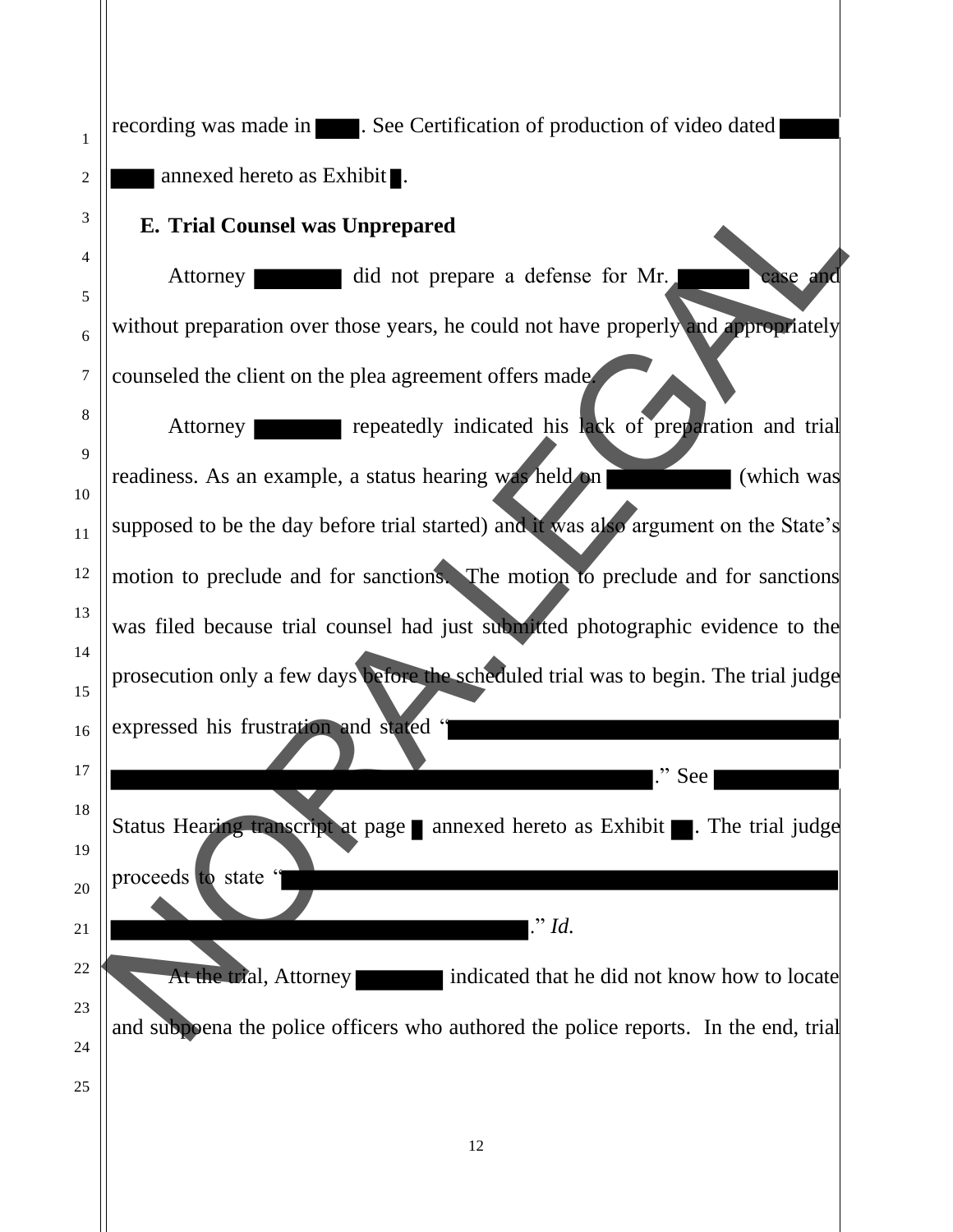counsel was not able to use that information. See Jury Trial Day  $\blacksquare$  at pages annexed hereto as Exhibit

1

2

3

4

5

6

7

8

9

10

11

12

13

14

15

16

17

18

19

20

21

22

Attorney did not file a motion to request the CPS records even though the victims' family had a long history with CPS and the child disclosed to a CPS social worker both facts made known pursuant to the police reports. Attorney did not interview the CPS social worker who found the case unsubstantiated in  $\blacksquare$ . He did not interview the reporting CPS social worker.<sup>1</sup> Police reports that show that victim was designated as a sexual abuse victim in at least three separate law enforcement investigations at that time. He did not investigate the other people or incidents.<sup>2</sup> Attorney did not life a motion to request the CPS records even<br>though the victims' family had a long history with CPS and the child discussed ere.<br>
CPS social worker both facts made known pursuant to the police epoter.<br>
No

It is further evidence that Attorney failed to prepare his case prior to trial because of his scarce and minimal attorney invoices prior to the trial. See Yuma County invoices annexed hereto as Exhibit .

For all of the foregoing reasons, it is respectfully requested that this Honorable Court find that Mr. Federal and State Constitutional rights were violated because of ineffective assistance of counsel. As a direct result and in order to conclude this matter effectively and efficiently and in the interests of

<sup>23</sup> 24 25 <sup>1</sup> Trial counsel was asked for his file by the first PCR attorney but there were no notes, no calendar, no interviews, and no research and only a few schedule letters that reflected the entire correspondence for **y** years. It was unethical and unprofessional that he failed to give a decent file to successor counsel.

 $2$  This is upon information and belief due to the lack of information in the file.